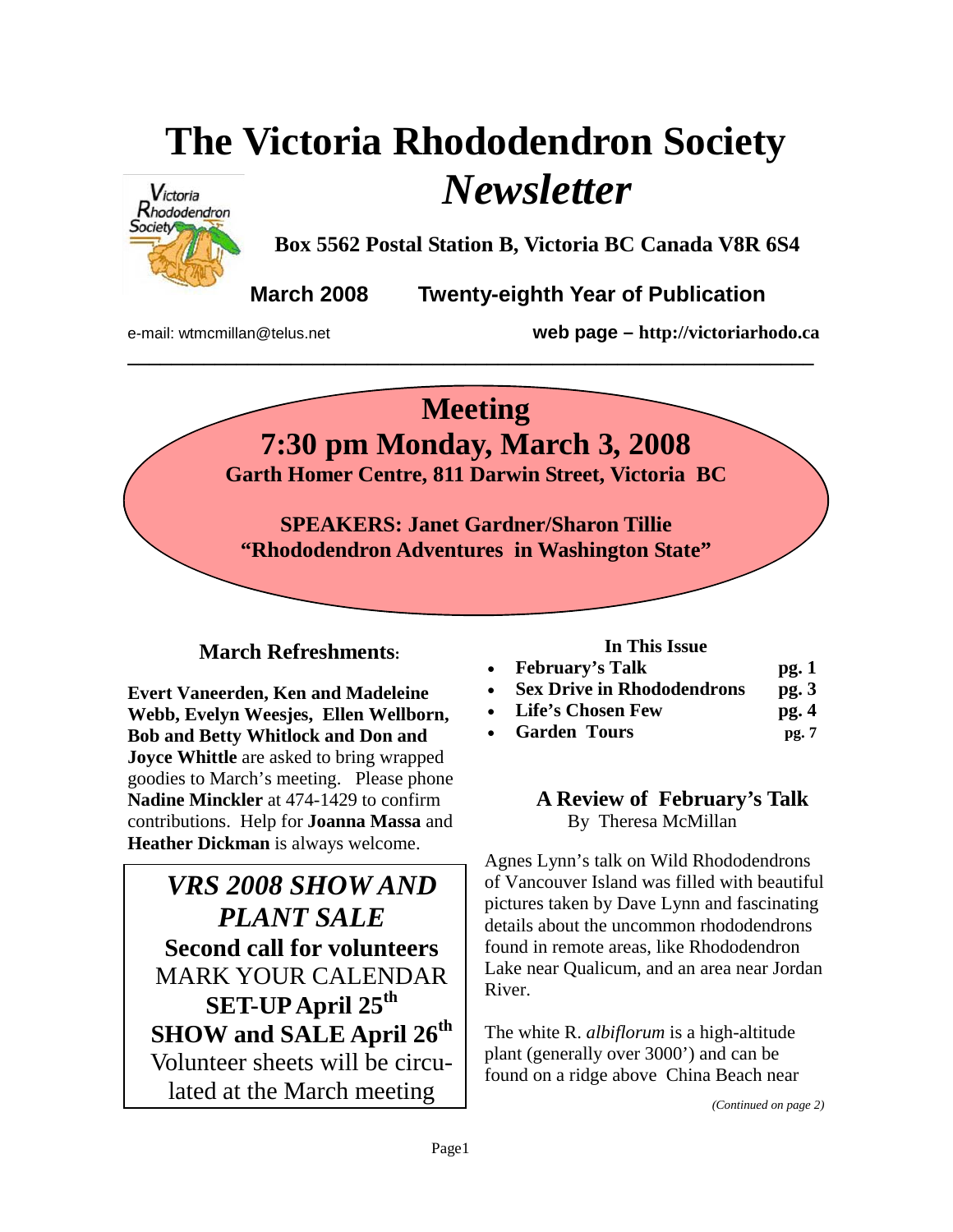|                                                                                | <b>VRS Board</b>                              |                      |
|--------------------------------------------------------------------------------|-----------------------------------------------|----------------------|
| (Continued from page 1)<br>Jordan River and in several other high alti-        | President:<br><b>Bill McMillan</b>            | 478-3515             |
| tude areas on Vancouver Island such as                                         | wtmcmillan@telus.net                          |                      |
| Mount Washington. The pink R. Macro-                                           | Past President & Membership:                  |                      |
| <i>phyllum</i> can only be found at two locations                              | <b>Dean Goard</b>                             | 592-6915             |
| on the Island, at Rhododendron Lake and in                                     | deangoard@shaw.ca                             |                      |
| an area near Shawnigan Lake.                                                   | 1st Vice President:                           |                      |
|                                                                                | <b>Margaret deWeese</b>                       | 748-0538             |
| We found out that Labrador Tea or Lendum                                       | mdeweese@shaw.ca                              |                      |
|                                                                                | 2nd Vice President:                           |                      |
| groenlandicum is now considered a Rhodo-                                       | <b>Jacqueline Bradbury</b>                    | 389-1379             |
| dendron, and is fairly common in boggy ar-                                     | jacqbradbury@shaw.ca                          |                      |
| eas on the Island.                                                             | Treasurer:                                    |                      |
|                                                                                | <b>Ann Widdowson</b>                          | 479-9167             |
| The Rhododendron Lake and ridge over                                           | awiddowson@shaw.ca                            |                      |
| China Beach areas are difficult to access, but Secretary:                      |                                               |                      |
| their remoteness should help preserve many                                     | <b>Theresa McMillan</b>                       | 478-3515             |
| rare plants, like the Arctic starflower, Trien-                                | wtmcmillan@telus.net                          |                      |
| talis arctica, Round-leaved sundew,                                            | Members-at-Large:                             |                      |
| Drosera rotundifolia, and Douglas gentian,                                     | <b>Karen Morrison</b>                         | 477-8281             |
| Gentiana douglasiana.                                                          | bkmorrison@shaw.ca                            |                      |
|                                                                                | <b>Lois Blackmore</b>                         | 478-6615             |
| In the ridge area, there is an ecological pre-                                 | loisb@shaw.ca                                 |                      |
| serve for Avalanche lilies, erythronium mon-                                   | <b>Dick Pitfield</b>                          | 592-4261             |
| tanum, but more needs to be done. This is                                      | rpitfield@telus.net                           |                      |
| especially true in the increasingly popular                                    | <b>Arthur Ralfs</b>                           | 479-2629             |
|                                                                                | acralfs@shaw.ca                               |                      |
| Rhododendron Lake, with so many 4X4 ve-                                        |                                               |                      |
| hicles to bring people there now.                                              | <b>Newsletter Committee:</b>                  |                      |
|                                                                                | <b>Theresa McMillan</b>                       | 478-3515<br>656-7313 |
|                                                                                | <b>Joyce Whittle</b><br><b>Peggy Pitfield</b> | 592-4261             |
| <b>The Annual General Meeting</b>                                              | <b>Bill McMillan</b>                          | 478-3515             |
|                                                                                |                                               |                      |
| Elections of officers for the ensuing year are                                 | Website                                       |                      |
| scheduled to take place at the AGM to be<br>held during the March 3rd meeting. | <b>Arthur Ralfs</b>                           | 479-2629             |

ety for at least two years. Only full members of the ARS can vote or be elected to the Board.

#### **THANK YOU**

Belated thanks to Keiko Alkire and Norma Buckley for their help in making the wonderful table decorations for the Christmas party.

Nominations of Gareth Shearman and Dick Pitfield have been received. Further nominations should be submitted in writing to the Chair of the Nominating Committee, Dean Goard, at least seven days in advance of the AGM, signed by the proposing member and authorized in writing by the person so nominated. Additional nominations to the Board, not to exceed two in number, may be made from the floor at the AGM. No one shall be nominated for president or vice-president until he or she has been a member of the Soci-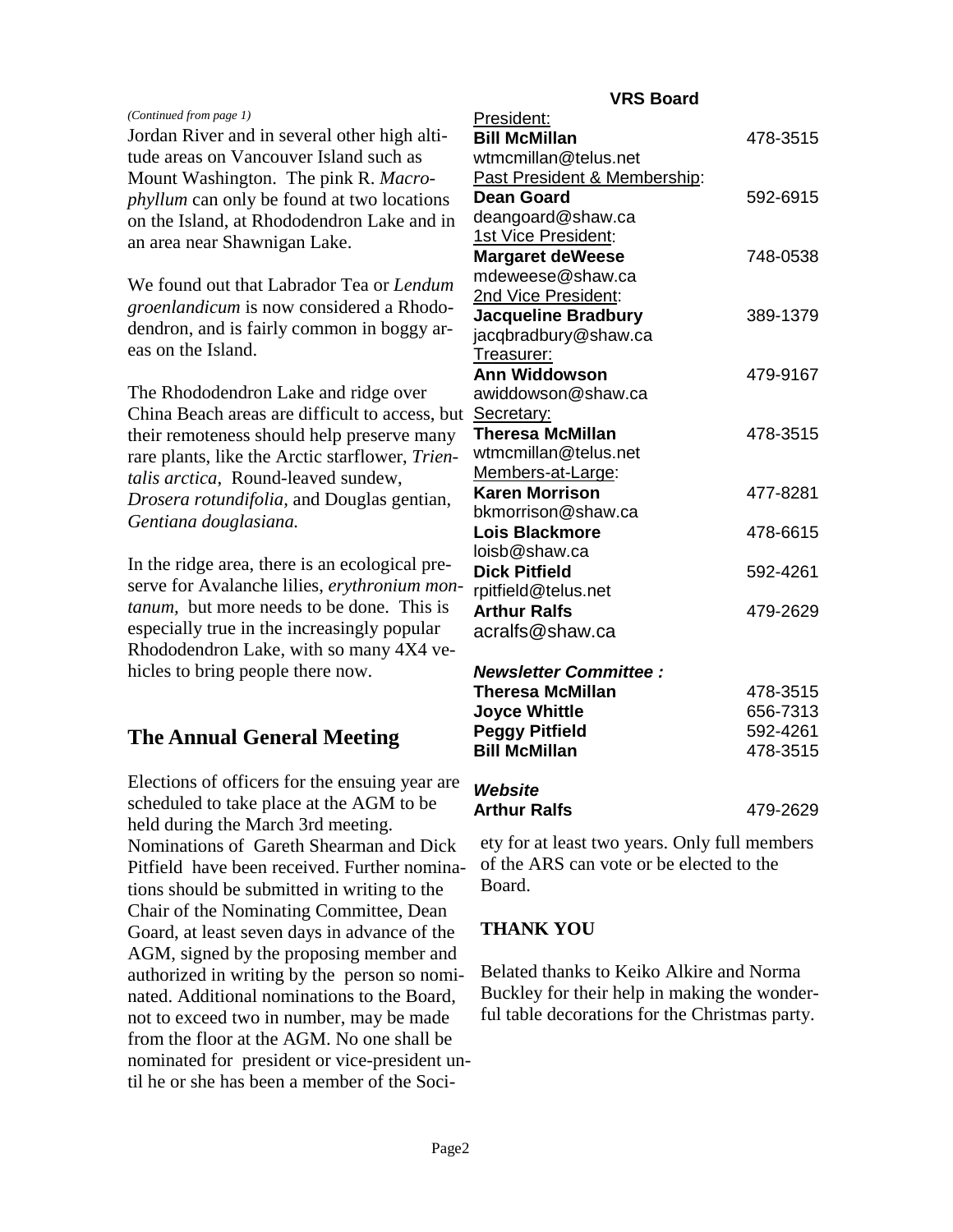#### *(*  **Sex Drive in Rhododendrons**

#### By M.J. Harvey

As many of you know, Linda and I are moving to Oak Bay and in preparation we have been dispersing the more unusual plants from our Sooke property.

One large plant of R. *pachysanthum* was booked by Carol Dancer (Chief Slave Driver of the Government House Garden Volunteers) for the Government House Gardens. So in late spring 2007 a crew arrived one morning to dig and lift it. The team consisted of Carol and Bill, and Jennifer and Brian Rogers, the latter armed with his early  $20<sup>th</sup>$  century wholesalers mechanical dolly—a piece of mechanism that has to be seen to be believed.

I've supposedly stopped making Rhododendron hybrids. I have been making plant hybrids since 1959, starting with violets, so when the *pachysanthum* and a dwarf *taliense*  flowered simultaneously, the itch set in and I put *taliense* pollen on a couple of trusses of the *pachysanthum.* 

The *pachysanthum* move went wonderfully and the working party drove off along Sooke Road in some degree of triumph. The plant is now settled in at Government House at the corner of a bed facing the entrance to the left. It is full of buds and will flower this spring.

After the truck left I inspected the hole and was amazed that such an awkward shrub had been moved with so little damage. In fact there was only one twig on the ground and yes, courtesy of Murphy's Law, the twig was the one with the *taliense-pachysanthum* cross on it. I thought, well I really did end my hybridization career the previous year. But for

sentimental reasons I stuck the twig in a beer bottle (antique Carlesberg) with some water and left it on the kitchen window ledge. Some six months later, the twig was dusty and barely alive so I thought I should throw it away. I crumbled the small capsules using, pliers, sieved the detritus and found what looked like small, pale seeds. These I sowed on 3 Nov 2007 and put them on top of the hot water tank, which kept them at about 18C.

Nothing sprouted for two months but I was too busy to throw them out. Then four seedlings showed. By this time it was mid January 2008. Then by the end of January many more showed; on 4 Feb I counted over 80.

I don't know what I'm going to do with these seedlings but will keep them until they are larger and hope that other people will adopt them. Guessing from what the parents are the seedlings should develop rather smallish, heavily indumented leaves on a compact plant. I don't think there is a record of this particular cross being made previously so we shall just have to see what develops. All this goes to show that Rhododendron seed has amazing survival capabilities. Previously I have found that seed left for over ten years germinates perfectly well so the old rule of throwing seed away after a couple of years does not apply to Rhododendrons.

P.S. I know that I will not be able to entirely stop making hybrids. My most successful plants have been ones using R. makinoi, the Japanese long-leaved *Pontica* member. If anyone has a makinoi that will flower this year I would appreciate a little pollen. Makinoi is a difficult plant to grow and I discovered that the vigorous plant in Finnerty Gardens that is so labeled has bad pollen and is presumably a hybrid already.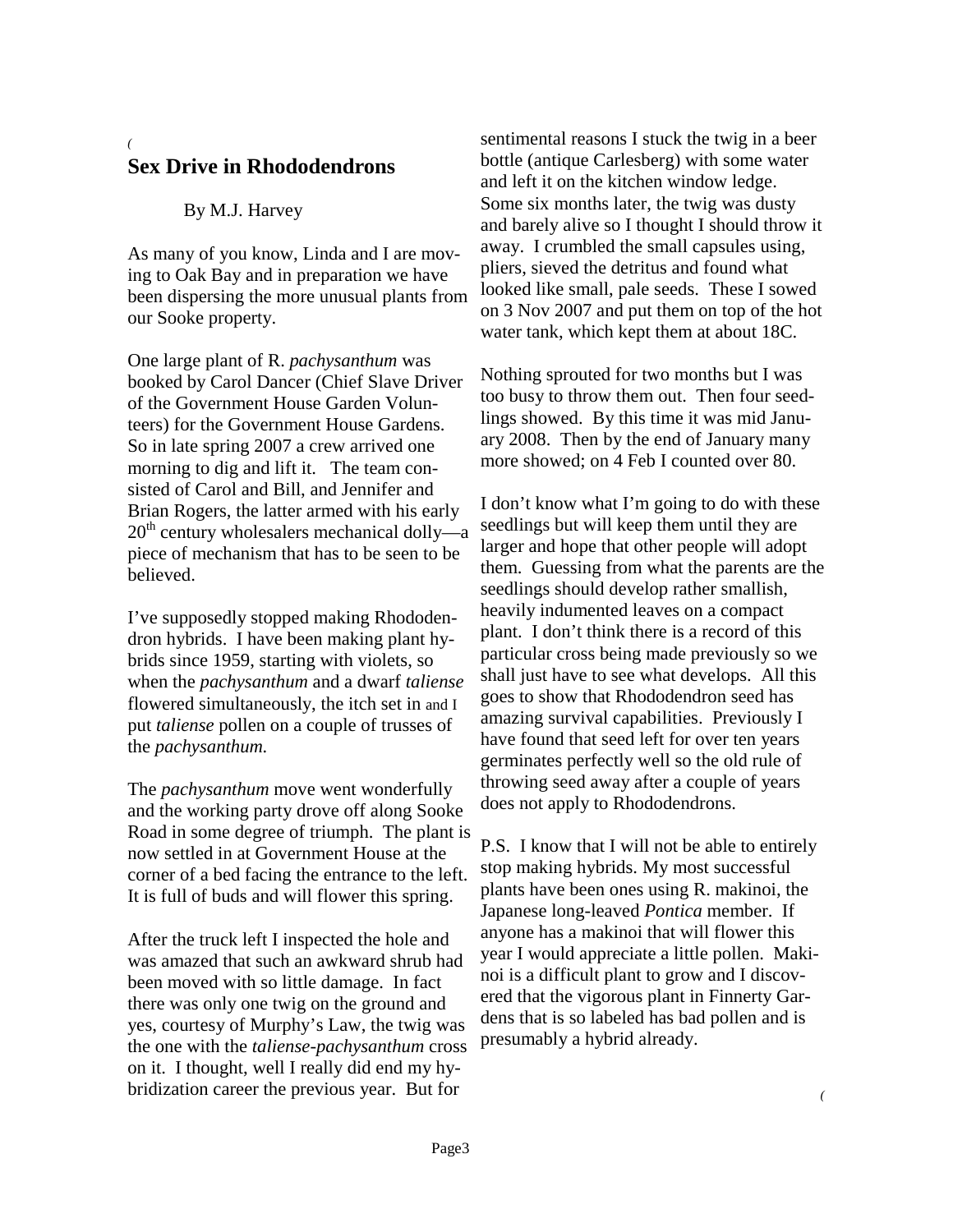#### **Notices**

Jacqui Bradbury 389-1379 asks for the return of the VRS Show trophies in their protective bags so that they can be cleaned, in preparation for the Show and Sale in April.

The Vancouver Island Rock And Alpine Garden Society's 2008 annual show and sale will be held at Cadboro Bay United Church, 2625 Arbutus Road, Victoria, B.C. on Friday, April 25th from 1 pm to 8 pm and on Saturday, April 26th from 9 am to 4 pm. VIRAGS will also be hosting the American Primula Society National Show at this time.

The Victoria Chrysanthemum Society will be having its annual sale of rooted cuttings on April 19th from 10 am to noon at St. Mathias Church Hall, corner of Richmond Road and Richardson Street.

#### *HELP!—***Species Workshop March 15-16**

Billets are needed for some up island participants of the Vancouver Island Rhododendron Species Workshops for the evening of Saturday, March 15th in Victoria. If you are willing to billet one of the participants, please call Bill McMillan at 478-3515. We are presently short THREE places. Thank you.

### **Life's Chosen Few**

by Norman Todd Reprinted from the October 2001 VRS Newsletter

Do you recall your years in high school and your sometime strivings for academic and social success? In my recollection, at any rate, it seems that one or two of my contemporaries managed to take everything in stride; they understood the tricks of trigonometry intuitively, could recite Shakespeare's sonnets after one scanning and never double faulted at tennis. These people, perhaps you were one of them, were destined, it seemed, to be leaders, to flourish, and live beautiful lives.

 There are a few rhododendrons that seem to have these same secrets to happy survival stamped into their genetic code. They grow and bloom and look contented and well composed year after year. 'Nancy Evans' is one such happy camper. She is a good looker and although of modest stature, wins beauty



contests at all the shows. She is consistent in her performance and manages on an everyday diet, being neither bulimic nor anorexic. She is at home in almost any garden in these parts. Her equanimity assures her acceptance by the rest of the rhododendron group. Her comportment equates to harmony, a harmony that extends to her being one of the most prolific and nurturing parents in the rhododendron community.

I would also place 'Rosamundi' in this easygoing, congenial group. 'Rosamundi' will not be the garden's valedictorian, or medal winner, but will

*(Continued on page 5)*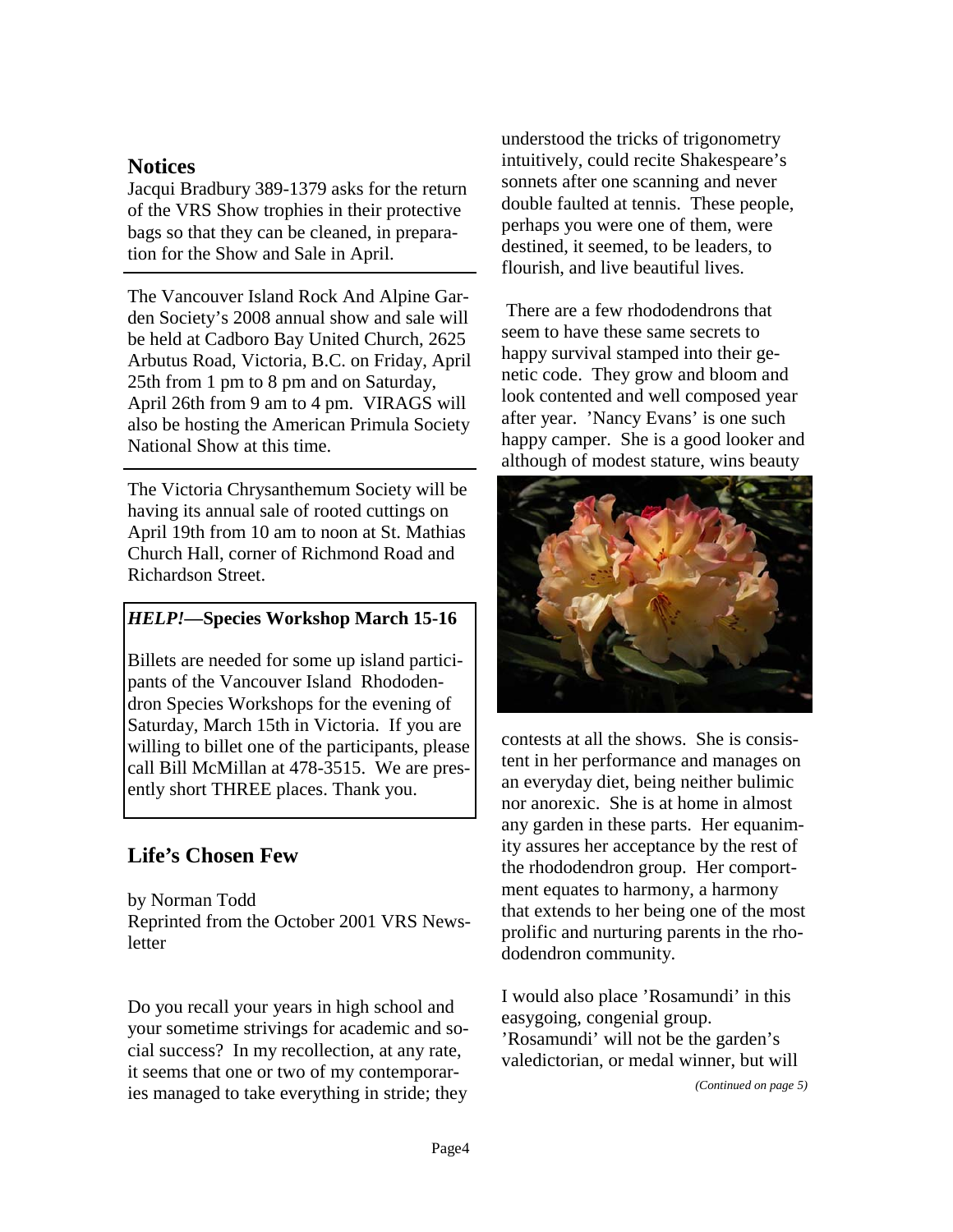shine in her season and move on smoothly from year to year. I would guess that because she starts to bloom so early in the season and is so popular and ubiquitous, she gets more notice than almost any other rhododendron. I have observed that even visitors to our part of the world who come from inhospitable places (in a horticultural sense I mean) – like Ottawa or Flin Flon – want to know who is this modest but radiant beauty, blooming in January. Furthermore, she enjoys blooming so much that she does it for three or four months. She is always modestly unassuming and unobtrusive but thoroughly reliable.



I also recall from schooldays the new arrival bursting onto the scene and taking the place by storm. A big and brassy and invincible sports jock idolized by half and feared by the rest. You could certainly claim that 'Point



Defiance' and 'Horizon Monarch' fit this caricature. If they were human they would be sent for drug testing. Their stature and strength are suspiciously enhanced. By what? they ask for no special favours. Compare the behaviours of, say, fargesii. Fargessii whimpers at the slightest threat of thirst,



rolling its leaves in premature pique. It can barely bear to breed as it may die if its swelling seedpods are not removed. I have noticed the same defect in 'Chief Paulina'. If the seed capsules are not detached – difficult procedures with the Chief as she is particularly loathe to part with them – it is probable that the twig bearing the pods will die. It has to be admitted that our super heroes 'Point Defiance' and 'Horizon Monarch' also have the rachis pretty well secured to the end of the branch but a quick snap at the right spot removes the spent blossom and I'm sure it does not hurt all that much. These two giants will grow more than a foot a year and once they start to get hair on their chins they blossom profusely every year. I could speculate that the breeders of corn will be looking at how to use their genes to give metre-long corncobs. But perhaps the cobs would be on five metre corn plants and therefore hard to harvest.

*(Continued on page 6)*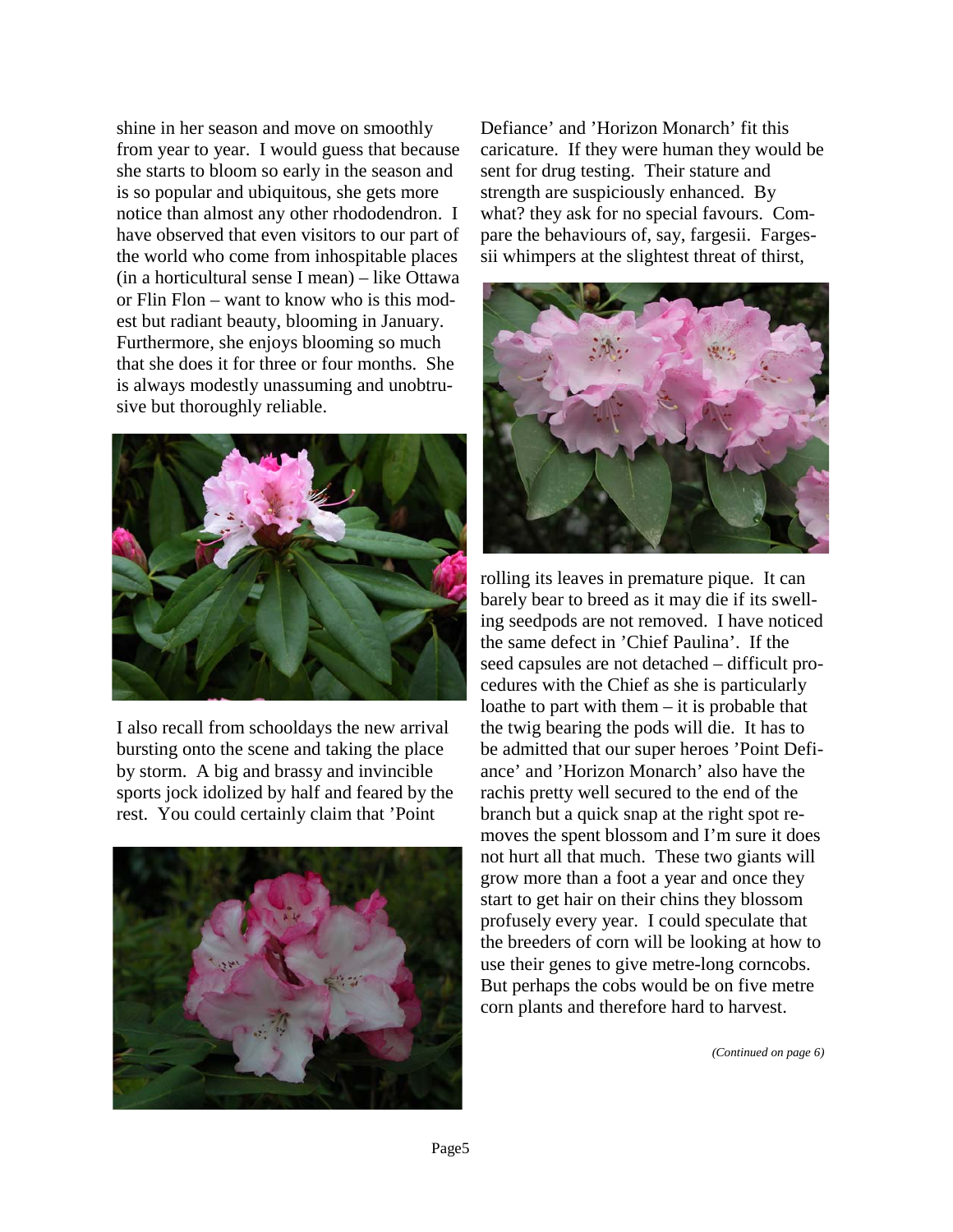

Another, get-it-right-first-time, shiner is 'Blaney's Blue'. He could be the show-off of the class. What a power bloomer! I don't think that in my garden 'Blaney' will ever be deadheaded. It's a life's career to tackle a full deadhead. But it doesn't make any difference. There is that old chestnut about an English gardener, Lord 'So-and-So', observing that deadheading is a foolish practice – it just makes the job more onerous the next year. This does not apply to 'Blaney's Blue'. The creature will carry on showing off with thousands of blossoms no matter how it is neglected. Also, have you noticed that often when someone is not very gifted academically she will be at the top of the heap by having a keen sense of humour? 'In her attire doth show her wit, it doth so well become her.' I am thinking of 'Paprika Spiced'. Here is a seriously freckled blond who stops her audience by evoking simultaneously, mirth and sympathy. She may even elicit a



therapeutic response, as she appears to have an advanced case of chickenpox. 'Paprika Spiced' is surely a comic but she is also a cunning commercial success.

Being born with a deformity can be exploited to advantage if it is not too debilitating to one's health. 'Linearifolium' is among the most admired and all because of her genes being really messed up. I suppose some of her popularity could be due to her striking similarity to marijuana and resulting hop headed response of rhododendron illiterates. 'Linearifolium's' flower is not at all striking; it has been described as strappy. The message here, I suppose, is to use what God-given features one has to the full advantage and bask demurely in the attention generated.

Some of us react very negatively to another's BO; especially so when squeezed in a crowd, shoulder to shoulder, or more accurately, armpit to armpit. However, this is the way I like to grow my rhododendrons and in particular the ones that exude smells. I personally like the BO of almost all rhododendrons and we should remember it is there because it gives some evolutionary advantage. Stripping the leaves of russatum when doing cuttings releases an odor that I hope will be present in the afterworld. Charitopes has a fruity sweet aroma; it will please the nose of an oenophile. I used to have a plant of kongboense (now on the most wanted list) and it was fun to ask little ones to crush a leaf and tell what it smelled of. "Toothpaste", "Bubblegum", "Kool Aid" were some of the responses.

Most of us, of course, are not endowed with film star looks or stratospheric IQs. Rhododendrons, as with people, are unable to defy

*(Continued on page 7)*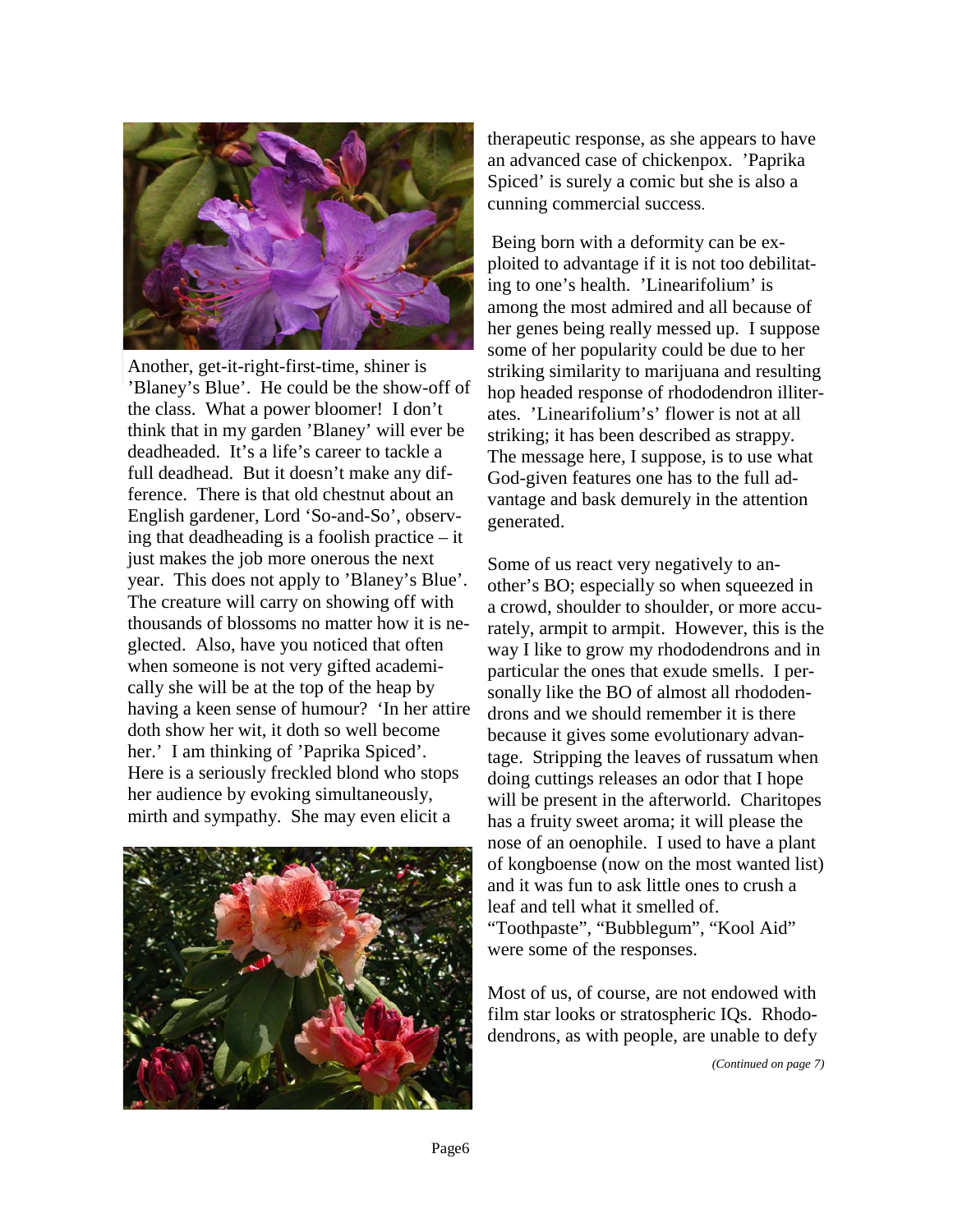the laws of statistics. Most are right in the middle of the great giant bell curve. So the 'Anna Kruschkes' and the 'Percy Wiseman's' and the 'Dora Amateis's' will survive, as will we, contributing our two bits and being content to be among the great silent majority of the populace, paying our taxes and keeping out of trouble. We are with honour but not singularly honoured. We cut the mustard but don't leave a burning sensation. I think O. Henry had it right when he wrote: "I'm not headlined in the bills but I'm the mustard in the salad just the same."

#### **New Zealand Gardens Tour**

Diane Weissman, De Anza Chapter, is organizing a trip to New Zealand this fall to attend the **New Zealand Rhododendron** convention in Geraldine and then tour both public and private Gardens of the South Island of New Zealand. Dates are **24th October—10th November, 2008.**

Here's your opportunity to visit an area which has been called "garden heaven" on a fully escorted tour with a group of fellow rhodie members. Full details will be available shortly—contact Diane at diane1030@gmail.com or 650-964-1003 (California). Diane is a licensed travel professional. She and her husband Bob Weissman, ARS webmaster, have been members of the American Rhododendron Society for over 20 years. Diane has previously taken rhododendron groups to Hawaii and Tasmania.

#### **UpComing Sales & Garden Visits**

**Plant Sale & Garden Open** . Saturday April 19th 10 am -Evelyn Weesjes' 10629 Derrick Rd. ( left off West Saanich to Downey, left off Downey to Derrick)

**Plant Sale & Garden Open**. Sunday April 20th 11-4pm. -Carmen Varcoe & Friends 5450 Old West Saanich Rd. Parking available next door at the Gazebo B & B.

**Plant a Holics Sale.** Sunday May 18th (9 - 12pm)ABKHAZI GARDENS- A Plant sale extravaganza.1964 Fairfield Rd.Parking at Margaret Jenkins School.Gardens Open Free 9:00 to 12:00 Tearoom Open from 10:00 on. More info call Abkhazi Gardens 598-8096

#### **Tofino and Ucluelet Tour – May 24-25, 2008**

The Cowichan Valley Rhododendron Society has organised an exciting two day tour of rhodo gardens and special sites on the west coast of Vancouver Island at Tofino and Ucluelet on May 24 and 25- the peak blooming times for rhododendrons in several major heritage gardens.

 We welcome any Garden Club member on south Vancouver Island and adjacent islands to join us on this overnight tour to premier gardens and enjoy the company of dedicated rhodoholics and fellow gardeners in a spectacular location near Pacific Rim National Park. The tour includes the following:

 A guided tour of the magnificent old growth Douglas fir and western red cedar forests of MacMillan Provincial Park

- A boat trip to Stubbs Island near Tofino to view the island's world-class rhodo collection on the only Open House day at this garden. CVRS members who have visited the site rate it as "amazing" and "must see".
- A visit to one of Vancouver Island's most impressive rhodo gardens hosted by Ken and Dot Gibson of Tofino.
- An evening session about the life and accomplishments of George Frazer, an early rhodo pioneer and horticulturist on Vancouver Island.